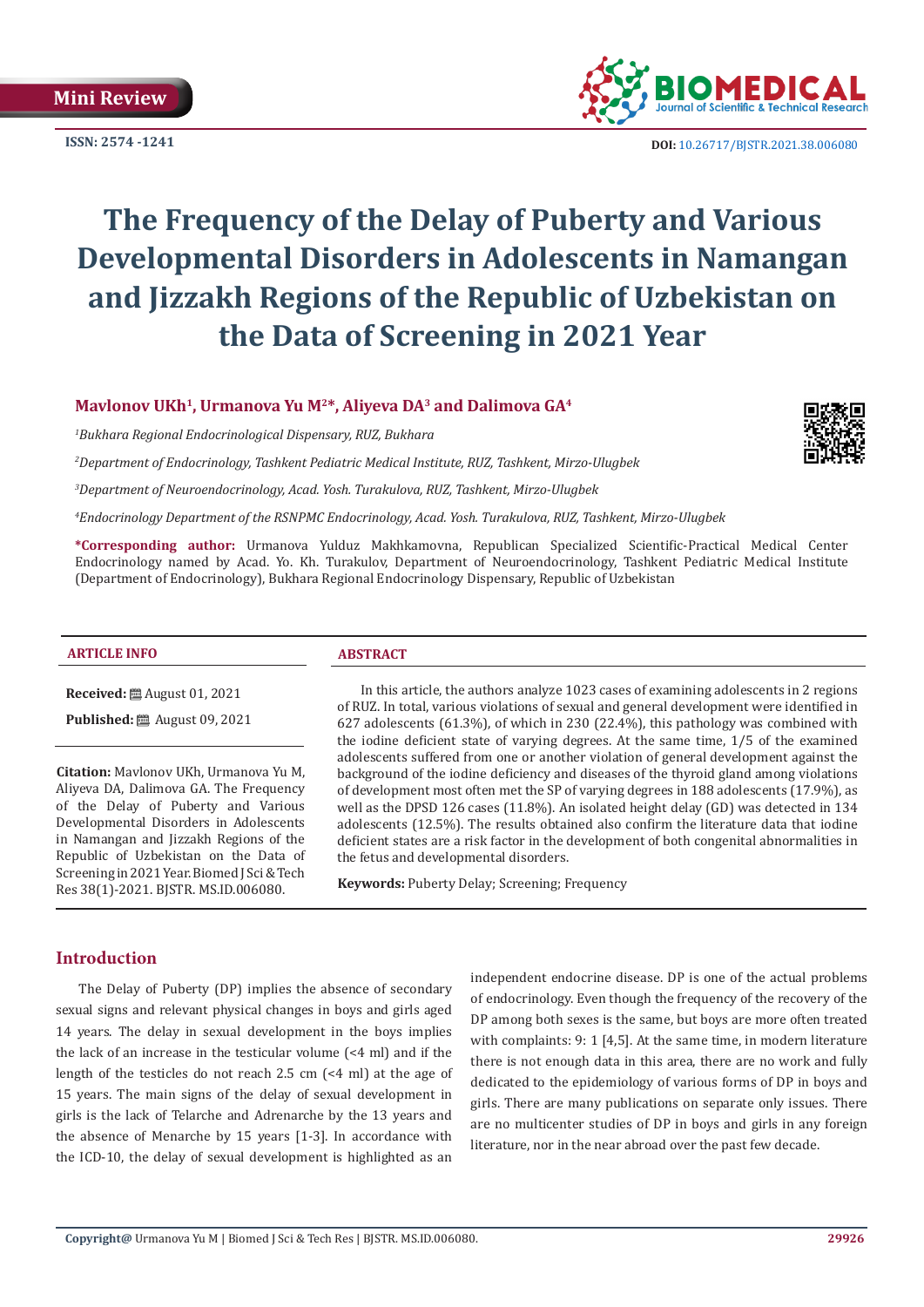According to the researchers, the frequency of the DP is from 0.4% to 9.8%, and over the past decades its increase is noted. Such a variation of the frequency of the DP is associated with the lack of clear criteria for the age limits of the puberty and possible hyperdiagnosis. The role of the thyroid gland in the regulation of the reproductive function is clearly visible both in the norm and especially with its functional disorders by type of hyper and hypothyroidism. The excess T3 and T4 leads to an increase in the LH, suppressing the hormone ovulatory peak, the lack of lutein phase, the disorders of the menstrual cycle and infertility. With a shortage of thyroid hormones, the biosynthesis of FSH and LH decreases, the function of the genital glands is oppressed with all further manifestations of their insufficiency [6-17]. According to WHO estimates, about two billion people are at risk of iodine deficiency in the sense that these people get an insufficient amount of iodine with food and water, thus undergoing risk of developing diseases caused by iodine deficiency. This risk is subject to both developed countries and developing (de Benoist et al. 2008). Independently delayed sexual maturation, also known as a constitutional delay in growth and puberty, represents the extreme end of the normal period of puberty and is the most common cause of DPs both in boys and girls. Family self-limited DP has a clear genetic basis. Nevertheless, the underlying neuroendocrine pathophysiology and genetic regulation is largely unknown. Most recently, new opening of genes from the sequencing studies of the next generation made it possible to understand genetic mutations that lead to a family DP. The results of these studies suggest that the genetic basis of the DP is likely to be very inhomogeneous. Anomalies for the development of Gonadoliberins neurons, their functions and paths downstream, metabolic and energy homeostatic disorders and transcriptional regulation of the axis of the hypothalamus-hypophysis-gonad may result in DP. This variety of different pathogenic mechanisms affecting the liberation of "brakes" of puberty may occur in several age windows between the fetus life and sexual ripening [11,13].

All of the above served as a reason for the present study.

**The Purpose of the Study:** is to study the frequency of the delay of Puberty and various developmental disorders in adolescents (boys and girls) in some regions of the Republic of Uzbekistan.

#### **Material and Methods**

We have been examined and surveyed in the framework of screening from all over the period from January 1, 2021 to April 1, 2021 - 1023 boys and girls in the 2 regions of RUZ - 523 adolescents were inspected in the Jizzakh region, 500 adolescents in the Namangan region Aged 11 to 15 years old. The main contingent

was students of colleges and schools. All 1023 adolescents were performed by all anthropometric studies based on the international growth of Tanner-Weithause, the assessment of the stage of Pubert at on J. Tanner, if necessary, patients were sent to add-on-x-ray (radiograph of brush, CT / MRI of the Turkish saddle), ultrasound of genital organs, karyotype , Surgeon consultation, genetics, etc. Of the 1023 inspected were selected and surveyed in the future, 627 patients (61.3%) with various developmental impairments, among which the DP was detected in 188 adolescents (18.3% of the total number of viewed). In the future, all 188 patients a spectrum of research was performed, including the study of endocrine status, generalization, biochemical, hormonal (STG, LG, FSH, Prolactin, TSH, testosterone, cortisol, free thyroxine, etc. - in the laboratory of radio immune hormonal studies of the RUS . The study was carried out in the framework of the project. These groups of control of the appropriate age and gender for hormonal research were provided by the head. Lab. Hormonal RIA Research of RSNPMC Endocrinology MZ RUZ - K.M.N. Abdurakhmanova A.M. (Methodical recommendations).

The obtained data was processed using Microsoft Excel and Statistica\_6 computer programs. The average values (M) were calculated, the standard deviations of the average (M). The accuracy of differences in the level between groups was estimated by the value of the confidence interval and the CTYUDENT criterion (P), quantitative on Wilcoxon. Differences were considered statistically significant at p <0.05. This study was done in the framework of the project of the Ministry if Innovation of RUz.

#### **Results**

An examination of 1023 adolescents contributed to the diagnosis of various forms of delay and violations of sexual development. Table 1 shows the distribution of inspected adolescents by age - the stages of Puberty by J. Tanner. In the history of inspected adolescents, there were many different risk factors, among which the leading place occupies neuroinfection, then viral hepatitis and in third place in frequency - chickenpox. Table 2 shows the frequency of the delays of puberty and various developmental disorders among 1023 adolescents. As can be seen from Table 2, among violations of development, there were most often DP of varying degrees in 188 adolescents (18.3%), as well as the DPSD of 126 cases (11.8%). An isolated height delay (SR) was detected in 134 adolescents (12.5%). Of the 1023 inspected were selected and surveyed in the future, 627 patients (61.3%) with various developmental impairments, among which the DP was detected in 188 adolescents (18.3% of the total number of viewed).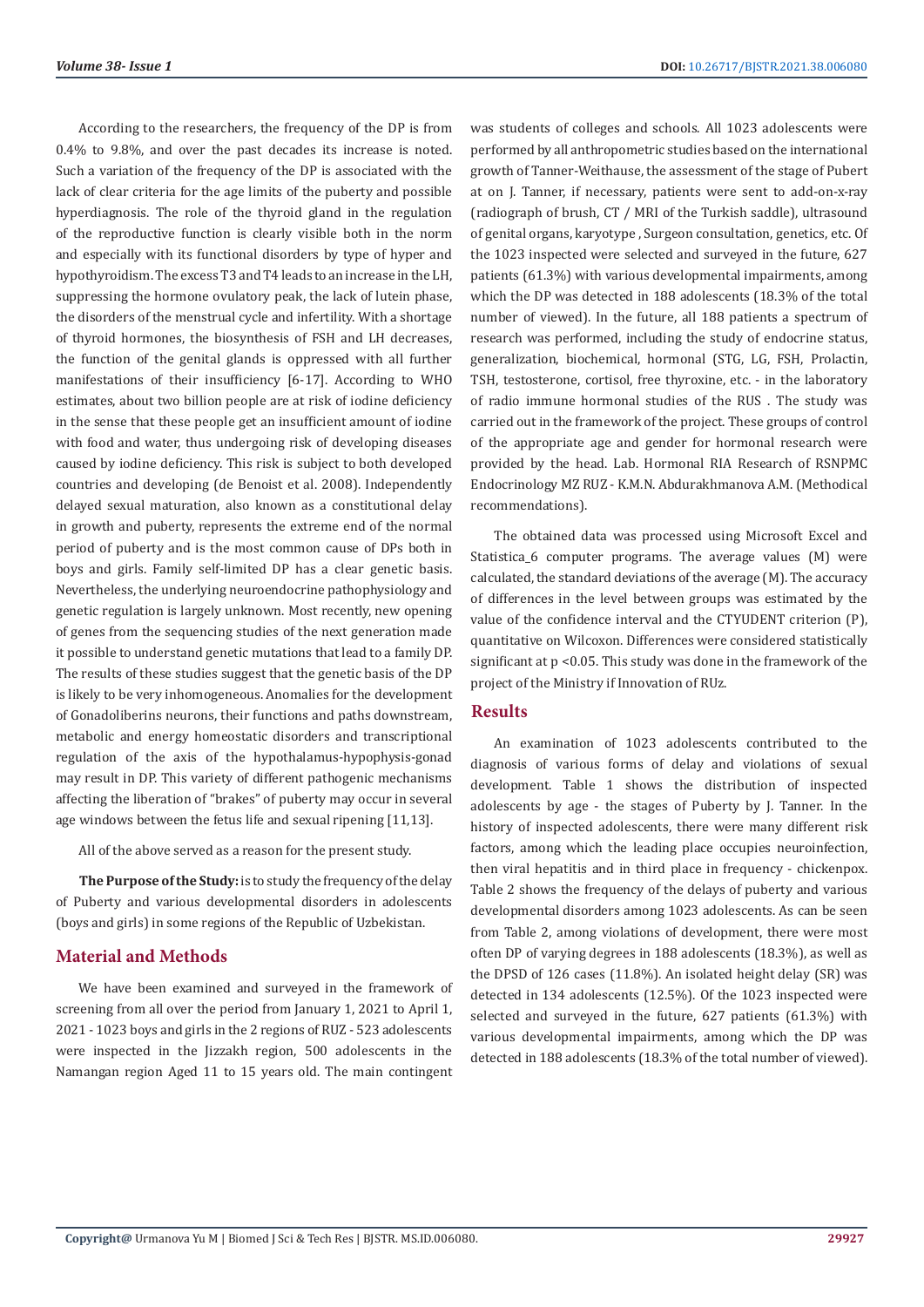| The stages of Puberty<br>by J. Tanner. | Age, years           | Total, $n=1023$ |                          |             |                          |
|----------------------------------------|----------------------|-----------------|--------------------------|-------------|--------------------------|
|                                        |                      | A               |                          | Б           |                          |
|                                        |                      | $\mathbf n$     | <b>DP</b>                | $\mathbf n$ | <b>DP</b>                |
|                                        | Prepuberty           | 10/11           | $\overline{\phantom{a}}$ | 23/26       | $\overline{\phantom{a}}$ |
| Н                                      | $11,7 \pm 1,3$ years | 40/52           | 4/5                      | 65/61       | 10/10                    |
| Ш                                      | $13,2 \pm 0,8$ years | 30/40           | 8/13                     | 43/40       | 20/22                    |
| IV                                     | $14.7 \pm 1.1$ years | 36/40           | 10/6                     | 38/42       | 9/11                     |
| V                                      | $15,5 \pm 0.7$ years | 65/75           | 12/10                    | 90/95       | 17/18                    |
| Total - 1023                           |                      | 500             | 70                       | 523         | 118                      |

**Table 1:** Distribution of patients by floor and age (5 stages of Puberty by J. Tanner).

Note: A - Namangan region, B - Jizzakh region, N is the number of patients in the region, ZP - the number of patients with the DP. Numerator - Boys, denominator - Girls

**Table 2:** The frequency of DP and various developmental disorders in adolescents from 2 regions.

|                |                        | N(%)                     |                          |  |
|----------------|------------------------|--------------------------|--------------------------|--|
| <b>No</b>      | Вид нарушения развития | $\mathbf{A}$             | $\bf{B}$                 |  |
| 1              | DP                     | 49(14,3%)                | 106(18,5%)               |  |
| $\overline{2}$ | GD                     | 24(6,9%)                 | 55(10,5%)                |  |
| 3              | <b>DPSD</b>            | 24(6,9%)                 | 81(15,5%)                |  |
| 4              | <b>DPED</b>            | $4(1,2\%)$               | $1(0,2\%)$               |  |
| 5              | SDD                    | $1(0,3\%)$               | $1(0,2\%)$               |  |
| 6              | <b>WD</b>              | $\overline{\phantom{a}}$ | $1(0,2\%)$               |  |
| 7              | Дефицит веса           | 64(18,7%)                | 88(16,8%)                |  |
| 8              | PSMDD                  | $2(0,6\%)$               | $1(0,2\%)$               |  |
| 9              | PMDD                   | $1(0,3\%)$               | $\overline{\phantom{a}}$ |  |
| 10             | PMSDD                  | $1(0,3\%)$               | $\overline{\phantom{a}}$ |  |
| 11             | GHD                    | $\overline{\phantom{a}}$ | $\overline{\phantom{a}}$ |  |
| Total          | 170(49,5%)             | 331(48,6%)               |                          |  |

Note: GD: Growth Delay; DP: Delay of Puberty; DPSD: Delay in Physical and Sexual Development; DPED: Delay of Psycho-Engine Development; SDD: Speech Development Delay; PP: Precocious Puberty; WD: Weight Deficiency; PSMDD: Physical Sexual and Mental Development Delay; PMDD: Physical and Mental Development Delay; PMSDD: A Delay in Psycho-Motor and Speech Development; GHD: Growth Hormone Deficiency

# **Discussion**

So, from the examined patients, we revealed 188 (18.3%) adolescents aged 11-15 years, suffering from the DP to varying degrees. At the same time, 13 patients identified a constitutional delay in DP, characterized by shorterness. Thus, by summing up the above analysis of the studies of the research in some regions of RUZ, it can be noted that such studies must be carried out as a screening and monitoring of adolescents for the purpose of early diagnosis of various anomalies of the reproductive sphere and the overall development of adolescents in the conditions of iodine deficiency.

# **Conclusions**

**a)** The total violations of sexual and general development were identified in 627 adolescents (61.3%)

**b)** Among the violations of development, the RCPs of varying degrees were most often between 188 adolescents (17.9%), as well as the DPSD of 126 cases (11.8%). An isolated height delay (GD) was detected in 134 adolescents (12.5%).

# **References**

- 1. Bruno de Benua (2011) Elimination of iodine deficiency is one of the key health problems. Int Endocrinol J 6(38): 12-18.
- 2. Godina EZ, Zadorozhnaya LV, Khomyakova IA, et al. (2006) Features of the somatic development of children and adolescents in the conditions of iodine deficit (according to the materials of the population of the Saratov region). In: The physiology of the growth and development of children and adolescents. Eds: Baranova AA, Sheplyagina LA. Gootar Media pp.181-231.
- 3. Dedov II, Tulipakov AN, Peterkova VA (1998) Somatotropic insufficiency. Moscow, pp: 250.